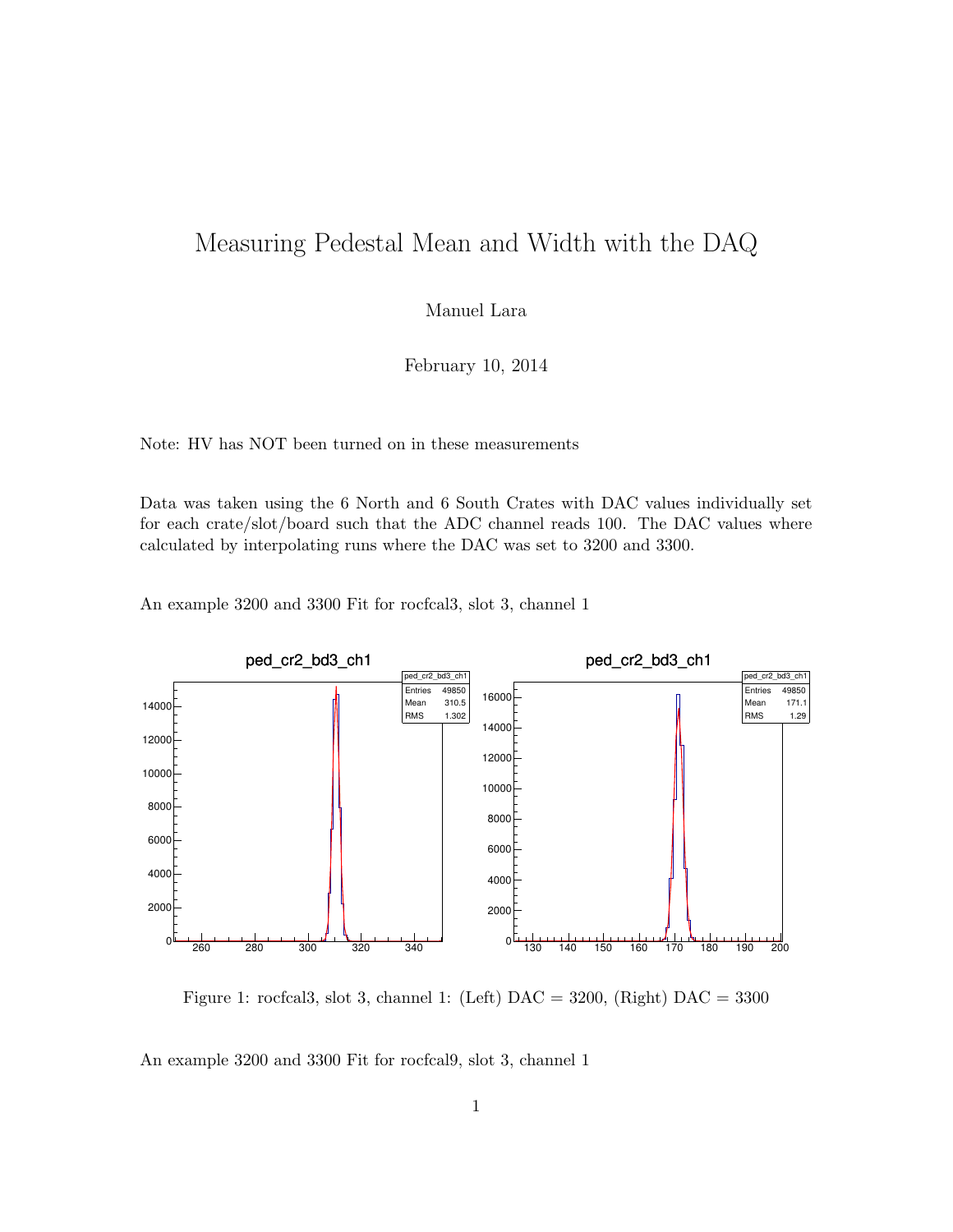

Figure 2: rocfcal9, slot 3, channel 1: (Left)  $DAC = 3200$ , (Right)  $DAC = 3300$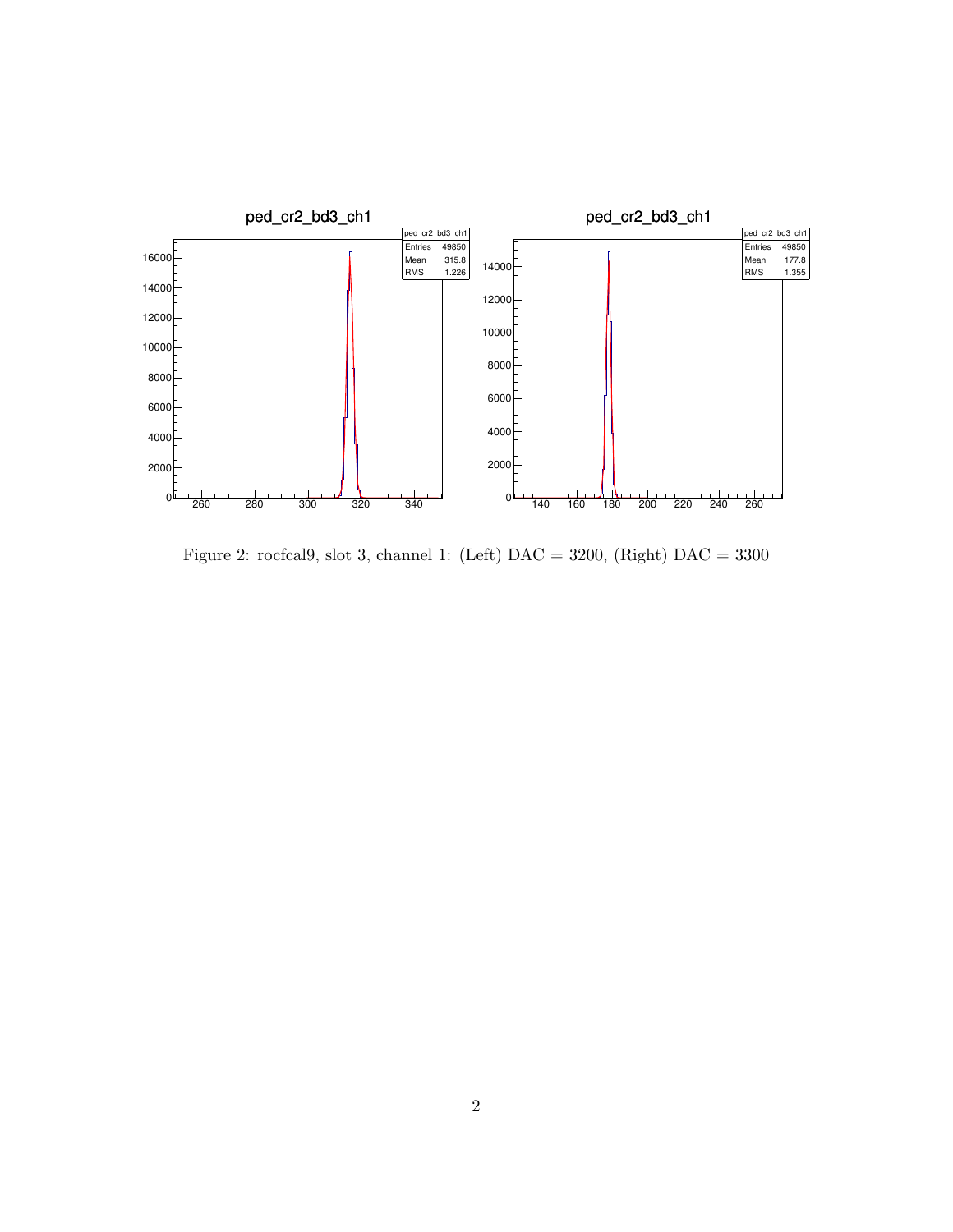

Figure 3: North 6 Crates DAC values such that ADC channel reads 100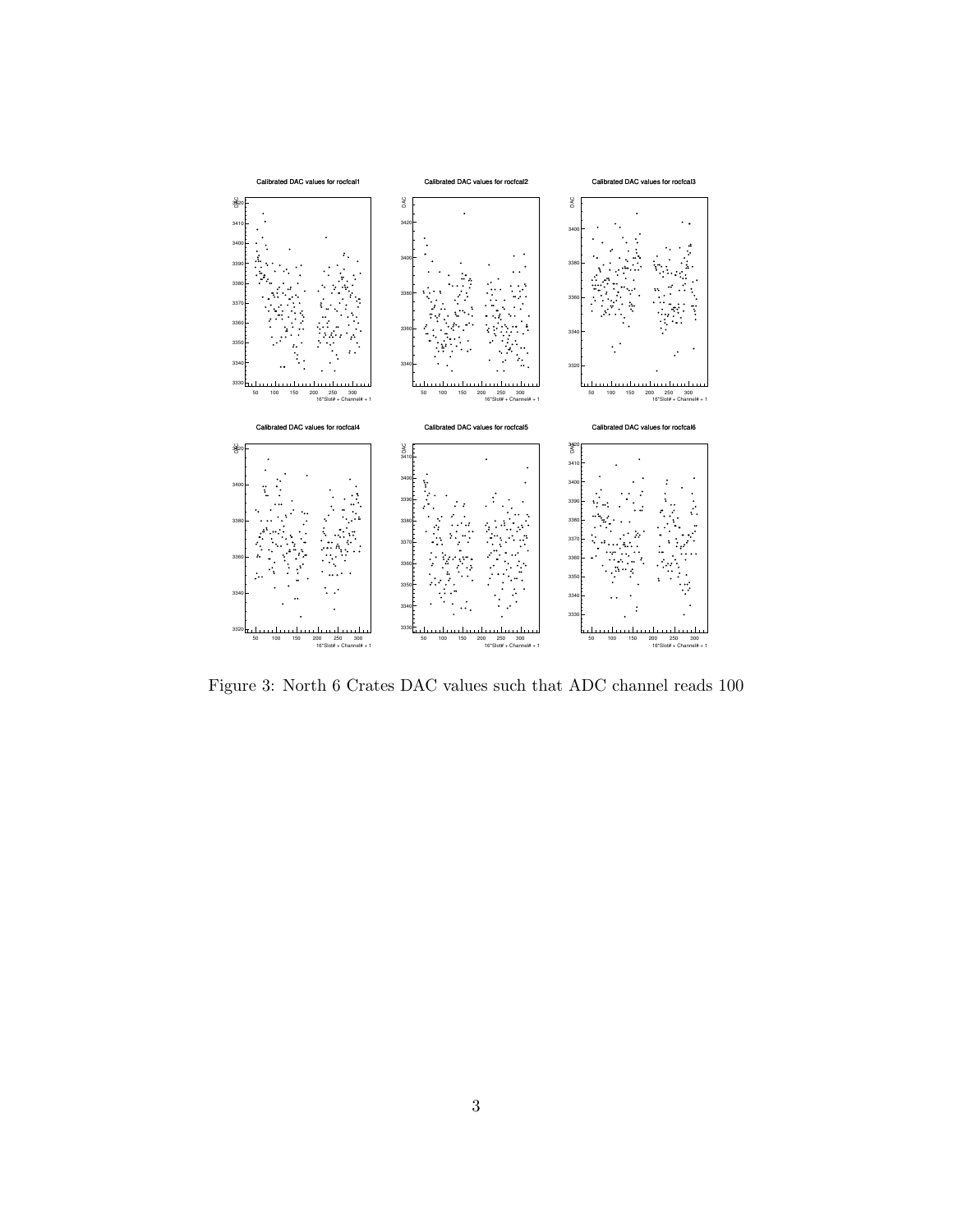

Figure 4: South 6 Crates DAC values such that ADC channel reads 100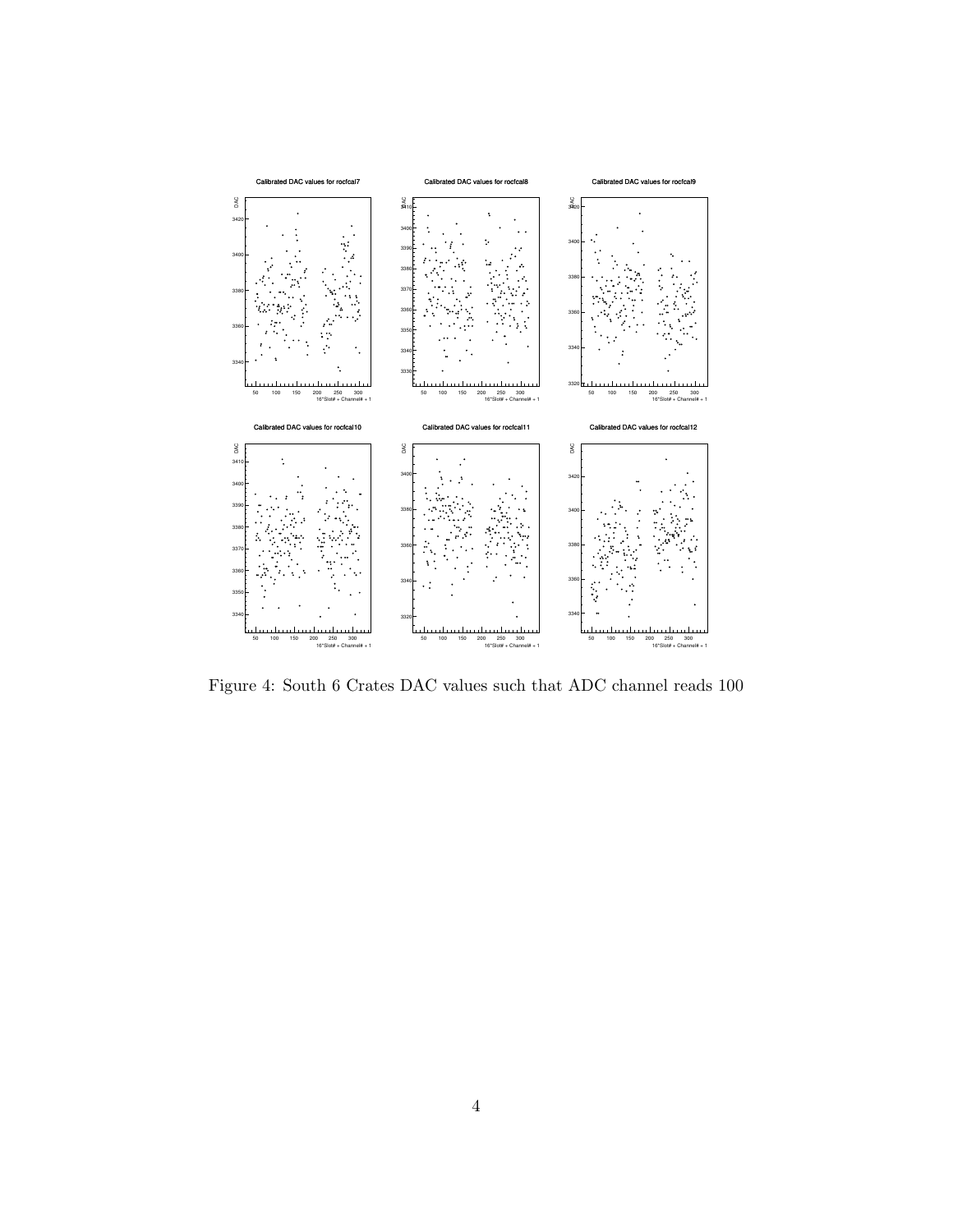

Figure 5: North Crates Distribution of Mean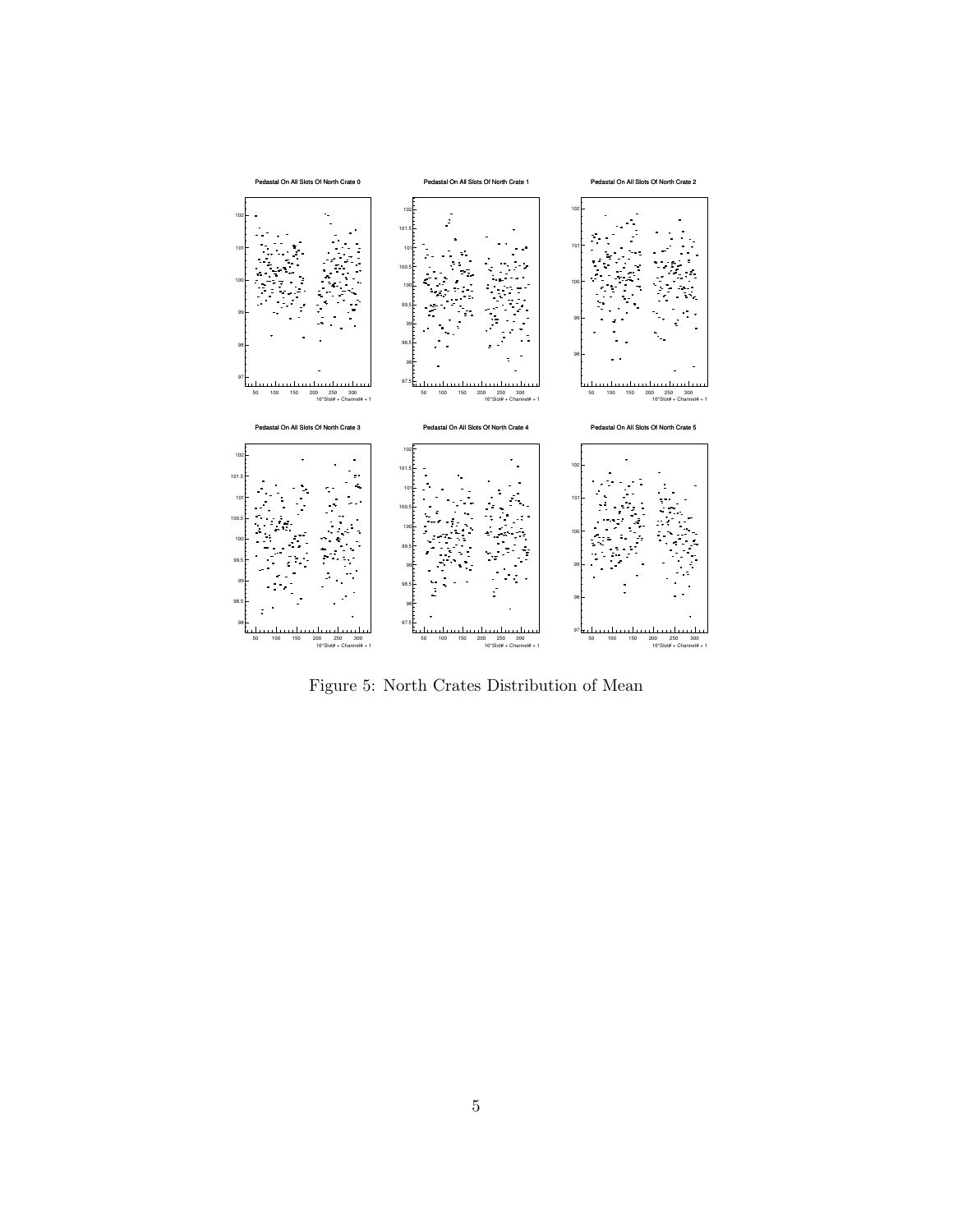

Figure 6: South Crates Distribution of Mean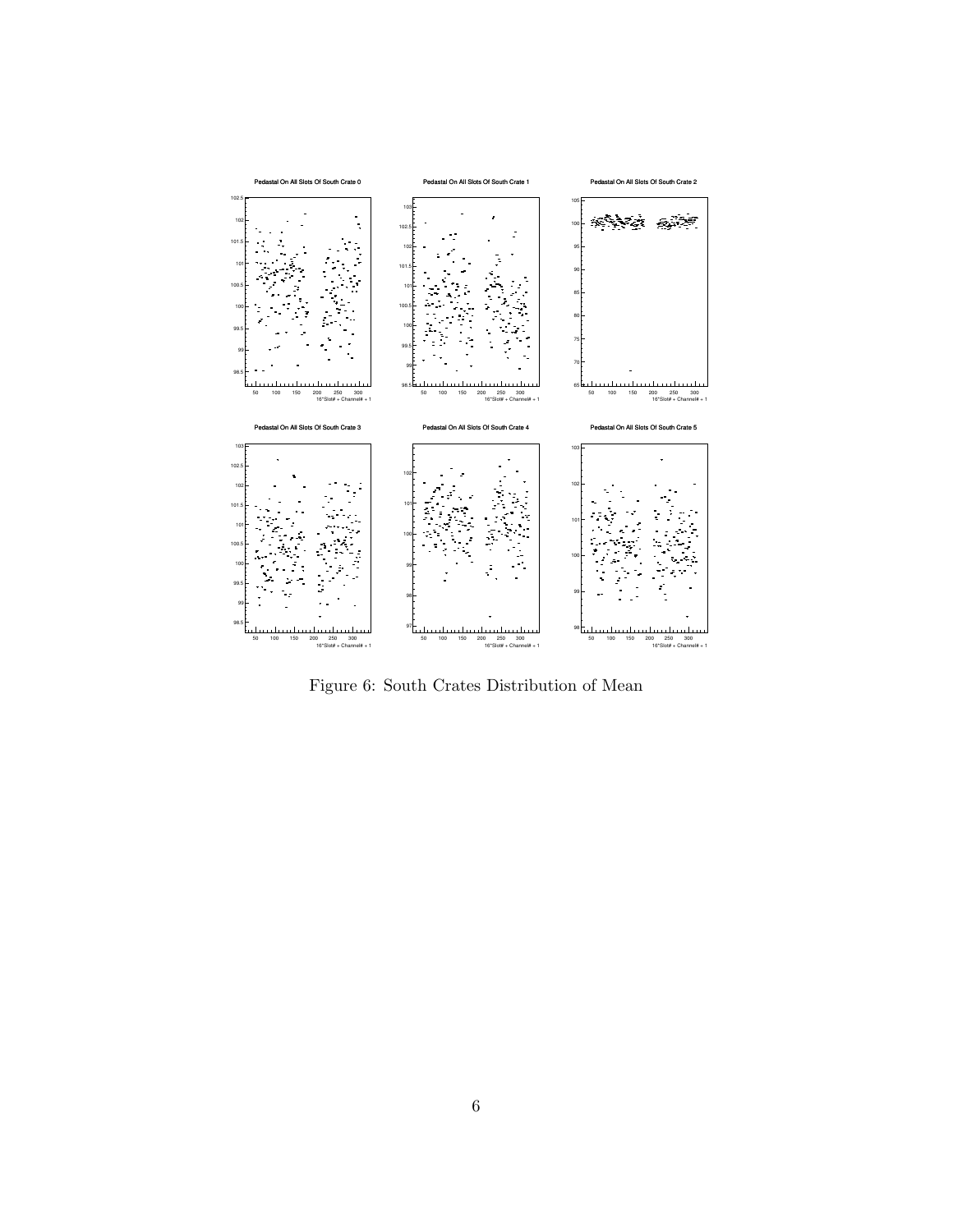

Figure 7: North Crates Histogram: (left) Mean, (right) Width



Figure 8: South Crates Histogram: (left) Mean, (right) Width